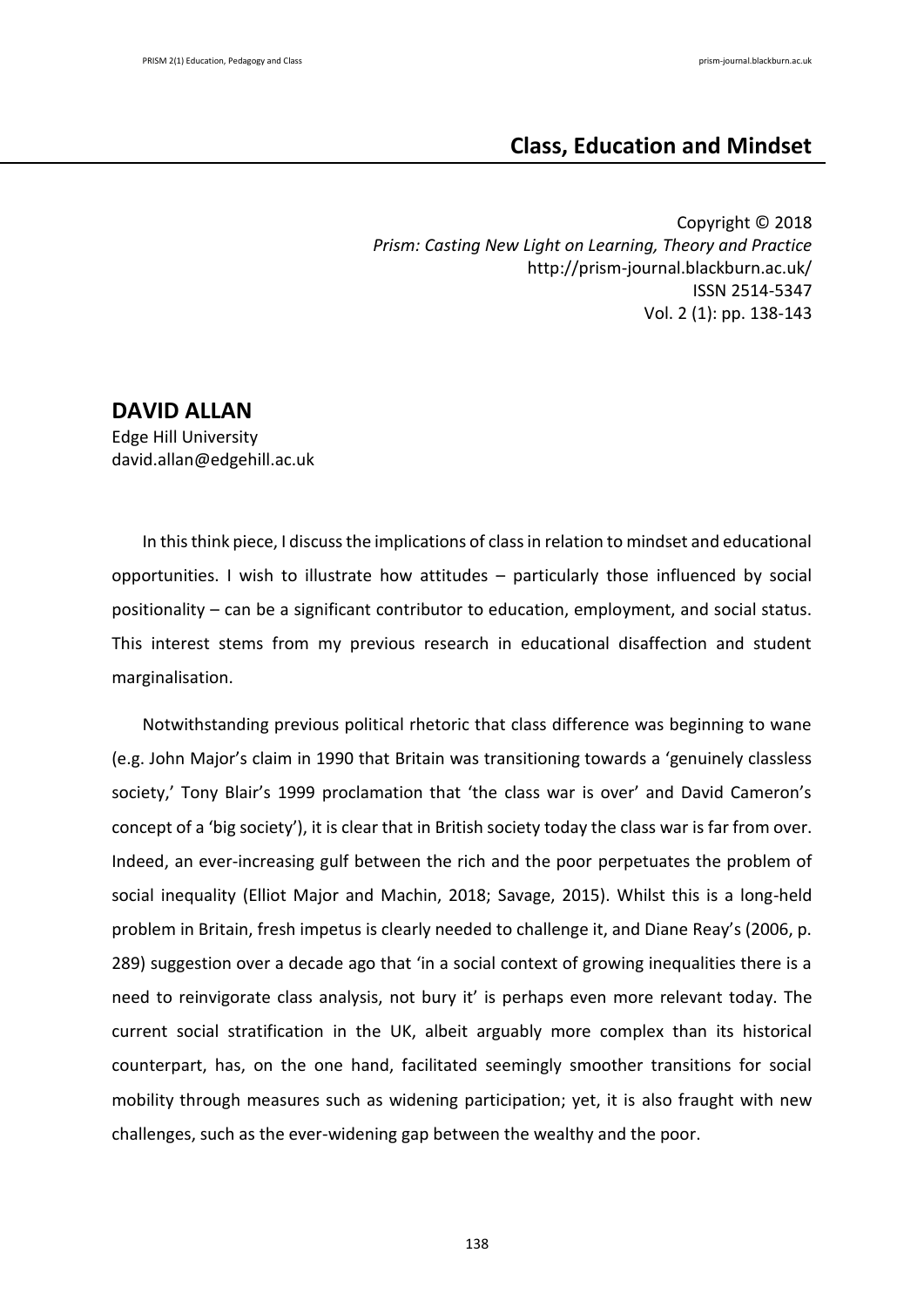#### **1. Class and education**

Social disadvantage in schooling plays a major role in restricting individual agency, and education often becomes focused on the *reproduction* of capital (Bourdieu, 1992), rather than acting as a mechanism for facilitating a space for its *production* (Apple, 1982). The role of education in society is significant as school (and other educational institutions) can act as a microcosm. However, it can also contribute to how that society functions.

Schools, it is claimed, reproduce the legitimated cultural capital of those in the dominant groups (Bourdieu, 1992); for example, the middle classes. In this way, such capital is readily accepted whilst for others, school is a challenging environment that resonates little with their social surroundings. Thus, the cultural capital 'inherited from the family milieu' can dictate the level of success a child will see in school (Reay et al. 2005, p.19) and the impact of this can be seen in post-compulsory education decisions, whereupon opportunities are, again, often constrained by the parameters of social status.

It has long been argued that education, at least in our Western society, prepares workingclass children for a working-class lifestyle, often involving heavy manual labour (e.g. Willis, 1978). According to Apple (1982, p. 42), schools are 'agents in the creation and recreation of a dominant culture' and this situation is perpetuated throughout the education system. For example, despite many attempts at widening participation, far too many individuals feel that university study is not for them. A class-based mindset can therefore route an individual along a particular avenue in life and can be as detrimental to the class gulf as opportunities that favour the middle classes. Whilst cultural capital is at the heart of facilitating middle-class progression, we can also evidence differences in attitudes that are counter-productive for many people. Of course, many working-class people do attend university – and more in today's world than in previous decades – but in too many situations these are the learning mavericks who break the mould. Indeed, many must amend their outlook in order to progress and even change their behaviours in order to gain acceptance. This 'playing the game' we often view as upward social mobility but of course those who choose not to play this game can be seriously disadvantaged. That is, not only do they not have the right start in life, but they are adamant that their pathway cannot veer that way. Thus, the role of school as a site of reproduction is problematic in that it is perpetuating class divisions and failing to widen thinking in many who succumb to the class-based mindset.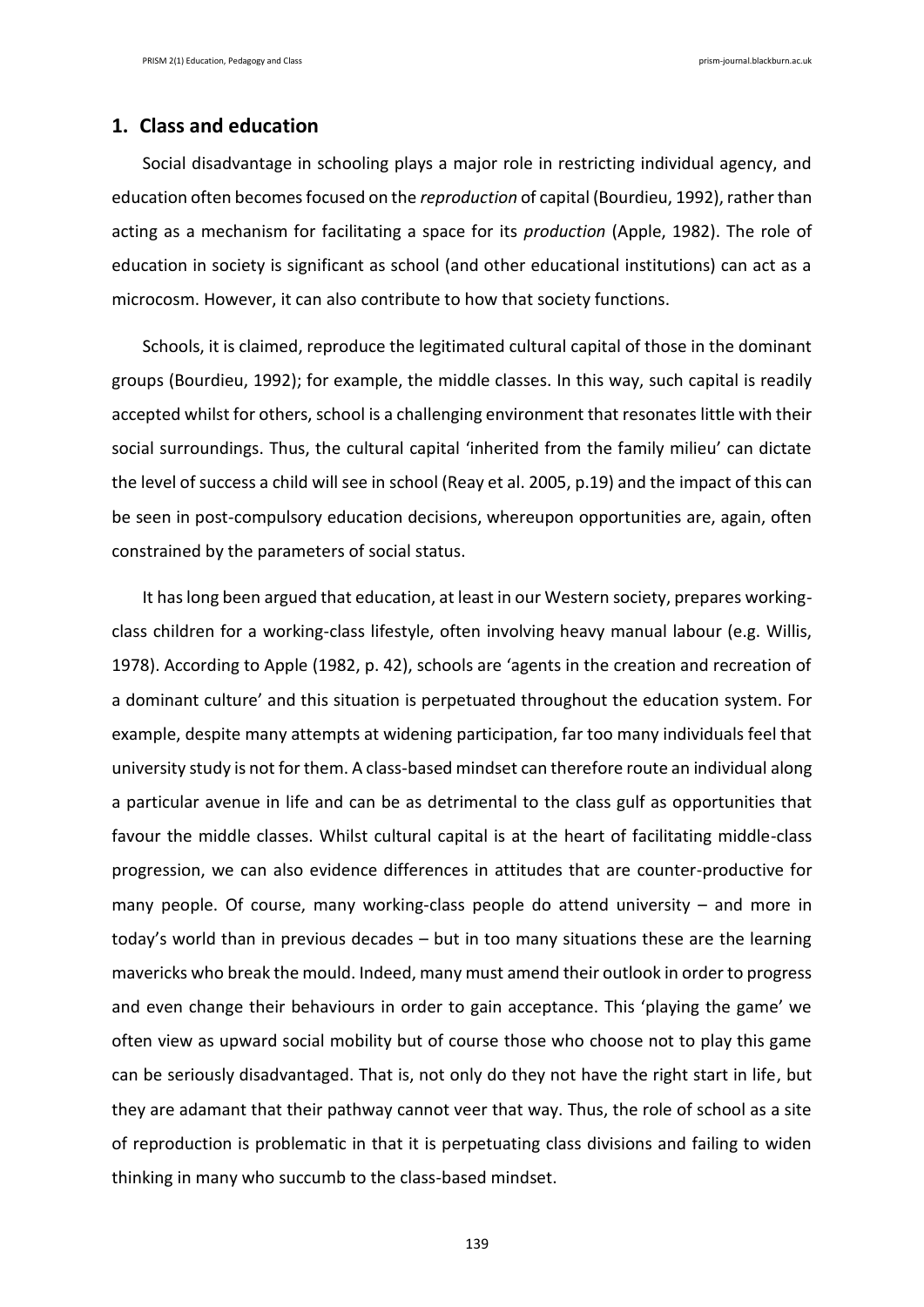Where school is a site of reproduction, an individual's place in society is reaffirmed. Career pathways that are regarded as more advantageous than the average job – the medical or law professions, for example – are heavily dominated by the middle classes as schooling for these areas often involves the acquisition, and quite often the recognition, of cultural capital (Bourdieu, 1992). However, for schools this is problematized by the notion of a lack of production and the failing role of the school in facilitating this. Moreover, as a result of poor agency and hidden inequalities, many young people inadvertently perpetuate the problem by failing to use their education as a means of production. Of course, this is not their fault and it is extremely difficult to counter such lack of opportunities when what is often needed is the cultural capital in the first place in order to accurately identify a problem.

Many working-class young people do not 'buy into' education because it does not facilitate a route to a place in society that they can relate to and one's mindset can contribute to this process: many careers are perceived to be beyond the realm of actuality. Indeed, it is also often the case that some societal leverage can be acquired more effectively through actions that may counter schooling, such as wanting to leave school as early as possible in order to get a job. Whilst these measures may appear anti-intellectual, they can be both reassuring and reaffirming if they appear to result in the securement of greater economic capital and/or an increase in social capital. Indeed, in the case of individuals who become NEET<sup>1</sup>, whilst there is a lack of economic capital, there is often a trade-off as social capital takes priority. Furthermore, for some in this situation the lack of economic capital can be a coercive force towards crime in order to restore the balance. Agency, then, is reclaimed in one form or another and often the rejection of school is, in itself, an act towards achieving this.

Schools have a role to play in reducing inequality, of course, but it is also important to show that we should not place all the weight on them; schools merely form 'part of a larger framework of social relations that are structurally exploitative' (Apple, 1982, p. 10). What schools do well, however, is replicate that exploitative structure.

<u>.</u>

 $1$  Not in Education, Employment or Training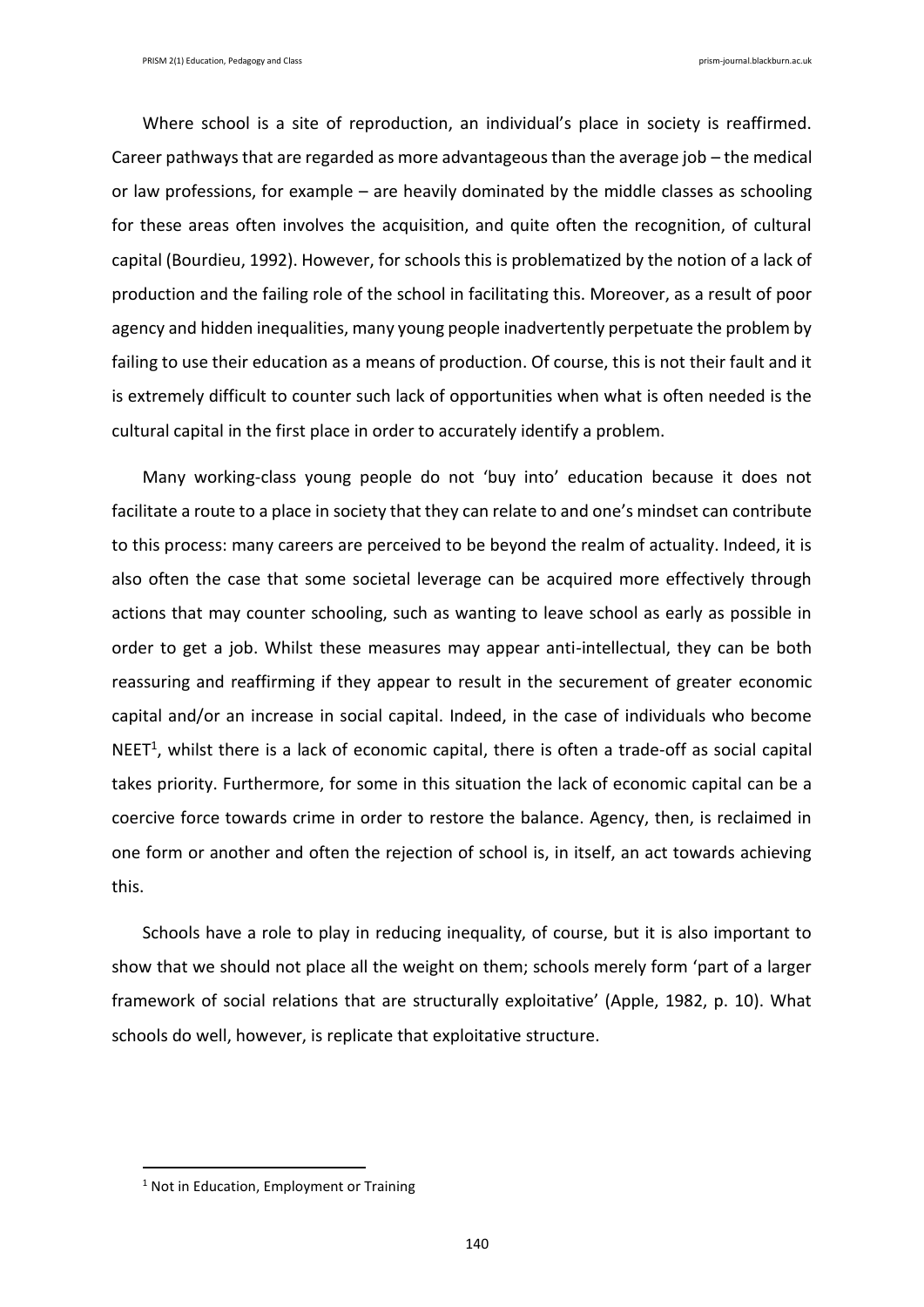### **2. Class-based mindset**

In addition to education, there is a societal role involved in the reproduction of inequality (Bourdieu, 1992; Reay, 2017), where positionality is usually established early on in life and has limited flexibility in its parameters with regards to social mobility. It is here that we can see the influence of mindset on employment opportunities, educational success, and movement in social status. In many of my previous studies with marginalised young people there is often an identifiable mindset that perpetuates this position. Schooling – and sometimes more specifically the academic route – is rejected because it fails to resonate with social experiences. As such, becoming a doctor or a solicitor is something that other people do – *the posh kids*, *the rich kids*, *the clever kids*. Aspirations, then, are closely tied to mindset and social milieu. In a study published in 2014, one student explained that for her, learning needed to be related to *her* world:

I like doing things where I can see what I've done at the end of it - like colouring hair. You know when you get it right…and it makes you feel good. For me, that's learning because I can use it again (Emma – cited in Allan, 2014).

Similarly, in another study, a student comments on her employment opportunities because her experiences of working in an alternative learning setting resonate with her social world:

Being here has made me think about my future … In school, you're just expected to do what they say; they don't think about what *we* want (Jade – cited in Allan, 2015).

The final example I will give here again typifies the responses wherein young people have been marginalised by an education system that fails to value their experiences:

At school...I know it's our education and all that, but you just learn about different subjects. It doesn't really mean anything. But here...this is good ...this is what I need to learn to get a job (Emily – cited in Allan and Duckworth, 2018).

In the examples above, and in many more in each study, the young people's attitudes to learning are influenced by their class-based experiences. Of course, this does not apply to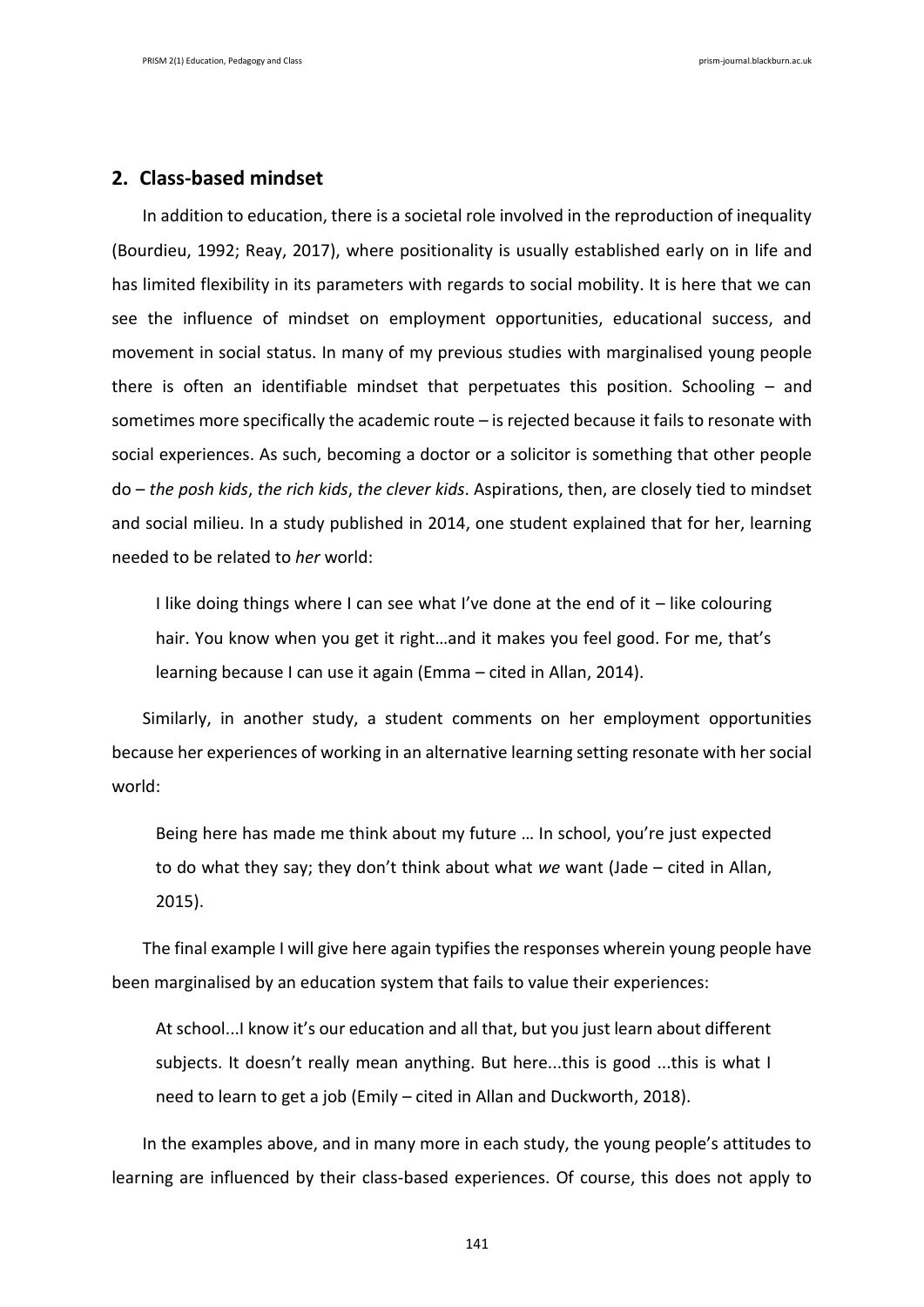everyone in this situation but there is a notable trend in that, like the boys as far back as Willis's (1978) study, education is class driven and even counter-scholarly activities can be prioritised if there is stronger social relevance (Humphrey et al., 2004).

Whilst schooling is rejected, and perceived as representative of a social existence that is implausible (and often viewed as beyond the students' capabilities), it is also the institution where change can happen; indeed, student empowerment can lead to more openness to using education as a means to grow intellectually and to create opportunities for social mobility. Schools are not only institutions of *reproduction*, in that they can reaffirm status and reinforce social inequalities through the replication of the social division of labour, but also apparatuses for the *production* of knowledge. Otherwise, as Apple (1982, p. 27) notes, individuals leaving school 'would, in fact, remain within the economic trajectories established by their parents.'

The challenge for education is to educate beyond the curriculum as many students will perpetuate their own status within both society and their school. This is sometimes a delicate task as individuals may feel that their agency is at stake but where marginalisation occurs as a result of social and educational exclusion, self-marginalisation will only exacerbate the problem.

This is not, of course, to lay the blame on young people as agency is clearly wrapped up in structural parameters. However, as individuals' experiences are interwoven in their initial societal positioning, it is arguably important to create life chances through education, metacognition and critical self-reflection in order to facilitate more informed choices for the future (Allan, 2015; Apple, 1982; Reay, 2017).

## **References**

Allan, D. (2014) Dealing with disaffection: The influence of work-based learning on 14–16-year-old students' attitudes to school. *Empirical Research in Vocational Education and Training* 6 (10), pp. 1–18. [doi.org/10.1186/s40461-014-0010-4](https://doi.org/10.1186/s40461-014-0010-4)